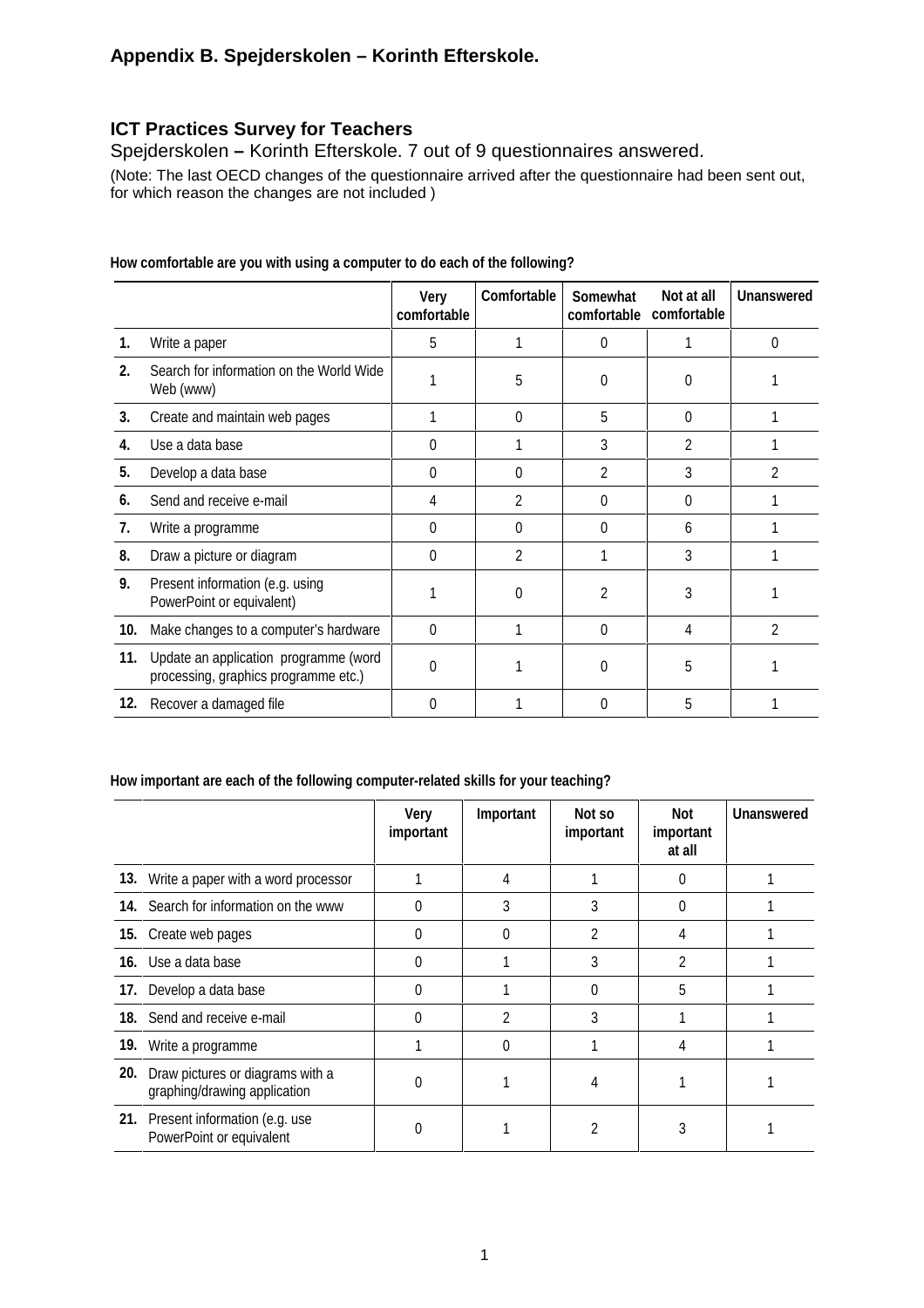# **Appendix B. Spejderskolen – Korinth Efterskole.**

|                                           | <b>Several</b><br>times each<br>week | <b>Several</b><br>times each<br>month | A few times | <b>Never</b> | <b>Unanswered</b> |
|-------------------------------------------|--------------------------------------|---------------------------------------|-------------|--------------|-------------------|
| 22. Use the world wide web                | 0                                    |                                       |             |              |                   |
| 23. Create web pages                      | 0                                    |                                       |             | 5            |                   |
| 24. Send or receive e-mail                | 0                                    |                                       |             | 3            |                   |
| 25. Use a word processing programme       | $\Omega$                             | 2                                     |             | 3            |                   |
| 26. Use a computer to play games          | 0                                    |                                       | 2           |              |                   |
| 27. Use a spreadsheet                     | 0                                    |                                       |             |              |                   |
| 28. Use a graphics programme              | $\theta$                             |                                       | 2           |              |                   |
| 29. Join in an on-line forum or chat room | $\theta$                             |                                       |             | 5            |                   |
| 30. Use a simulation programme            | 0                                    |                                       |             | 5            |                   |
| 31. Other computer uses (please specify)  |                                      |                                       |             |              |                   |

**During the past school year how often did your students on average do the following for the work you assigned?**

|      |                                                                                                                               | <b>Yes</b> | No | Unanswered |
|------|-------------------------------------------------------------------------------------------------------------------------------|------------|----|------------|
| 32.1 | Was student computer use evaluated for grading?                                                                               |            | 6  |            |
| 33.  | Did you create or modify a web site with any of the classes you<br>taught?                                                    |            | h  |            |
| 34.  | Did you participate as a student or instructor in a course through the<br>internet/world wide web?                            |            | h  |            |
| 35.  | Did you involve your students in collaborative learning over the<br>internet/world wide web with students from other classes? |            | 5  |            |
| 36.  | Are you currently using ICT to collaborate with other teachers<br>(professional chat rooms, conferences or the like)?         |            | 6  |            |

|                                                                                                           | No<br>restrictions | Some<br>restrictions | sites only | Designated   Unanswered |
|-----------------------------------------------------------------------------------------------------------|--------------------|----------------------|------------|-------------------------|
| 37. If you assigned www searching, how much freedom<br>did you allow students in locating sites to visit? |                    |                      |            |                         |

|     |                                                                                                    | All | Most | Some | <b>Very little</b> | <b>Unanswered</b> |
|-----|----------------------------------------------------------------------------------------------------|-----|------|------|--------------------|-------------------|
| 38. | What protion of the computer use in your<br>classes was directly related to the<br>course content? |     |      |      |                    |                   |

|      |                                                                                             | All | Most | Some | <b>Very little</b> | <b>Unanswered</b> |
|------|---------------------------------------------------------------------------------------------|-----|------|------|--------------------|-------------------|
| 39.1 | What portion of the computer use that<br>you assigned was done by students<br>individually? |     |      |      |                    |                   |